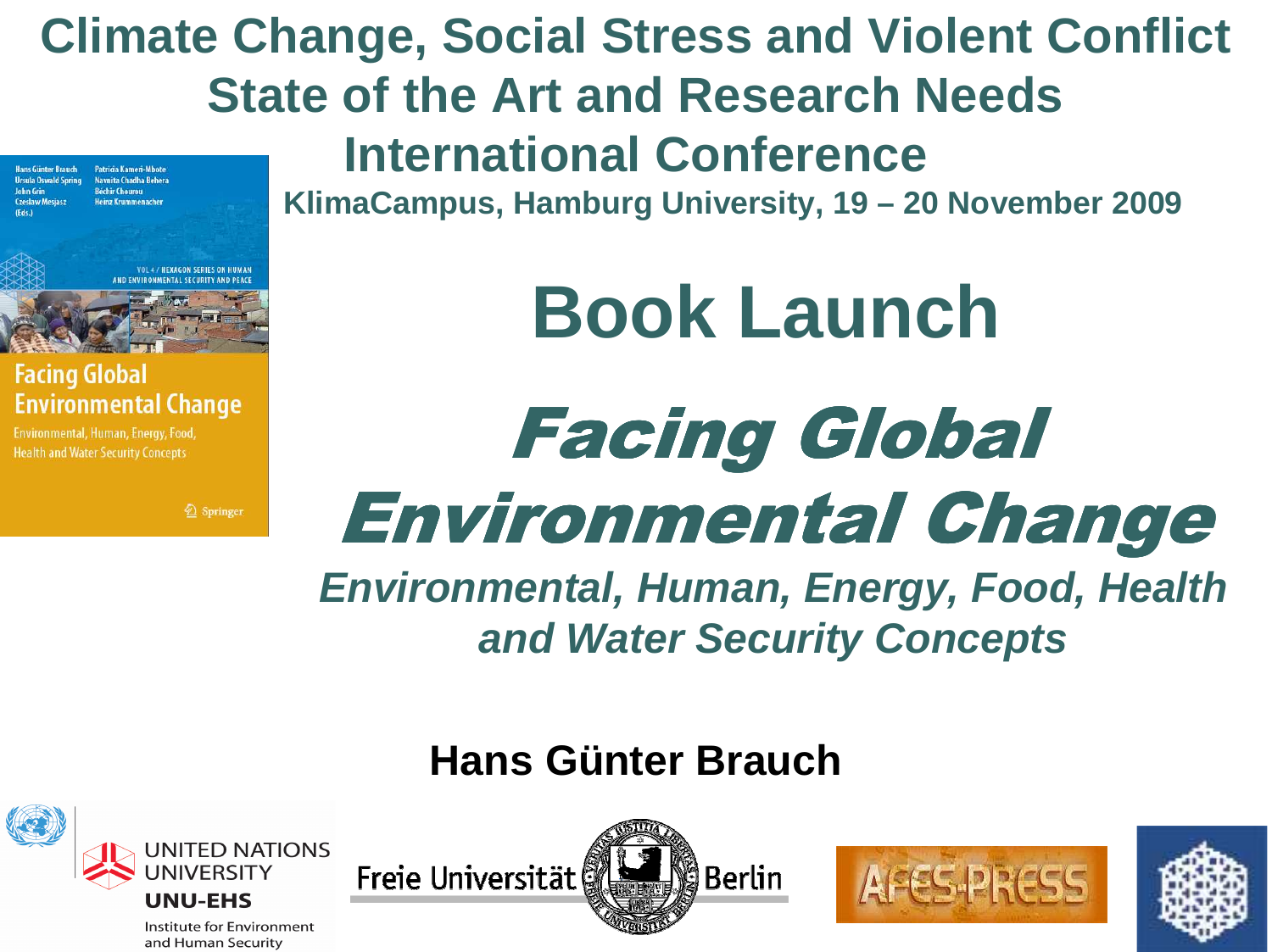# Contents

- **Hexagon Book Series on Human and Environmental Security and Peace**
- **Environmental Security Handbook for the Anthropocene**
- **Team: 11 Co-editors from 10 Countries**
- **Reconceptualization of Security and Global Environmental Change (GEC)**
- **2 Themes: GEC and Sectorialization of Security**
- **1 of 100 chapters: Securitization of Global Environmental Change: Climate Change, Soil, Water**
- **Bookaid Projects for Libraries in the Third World**
- **Other language editions: Turkish, Spanisch,Greek**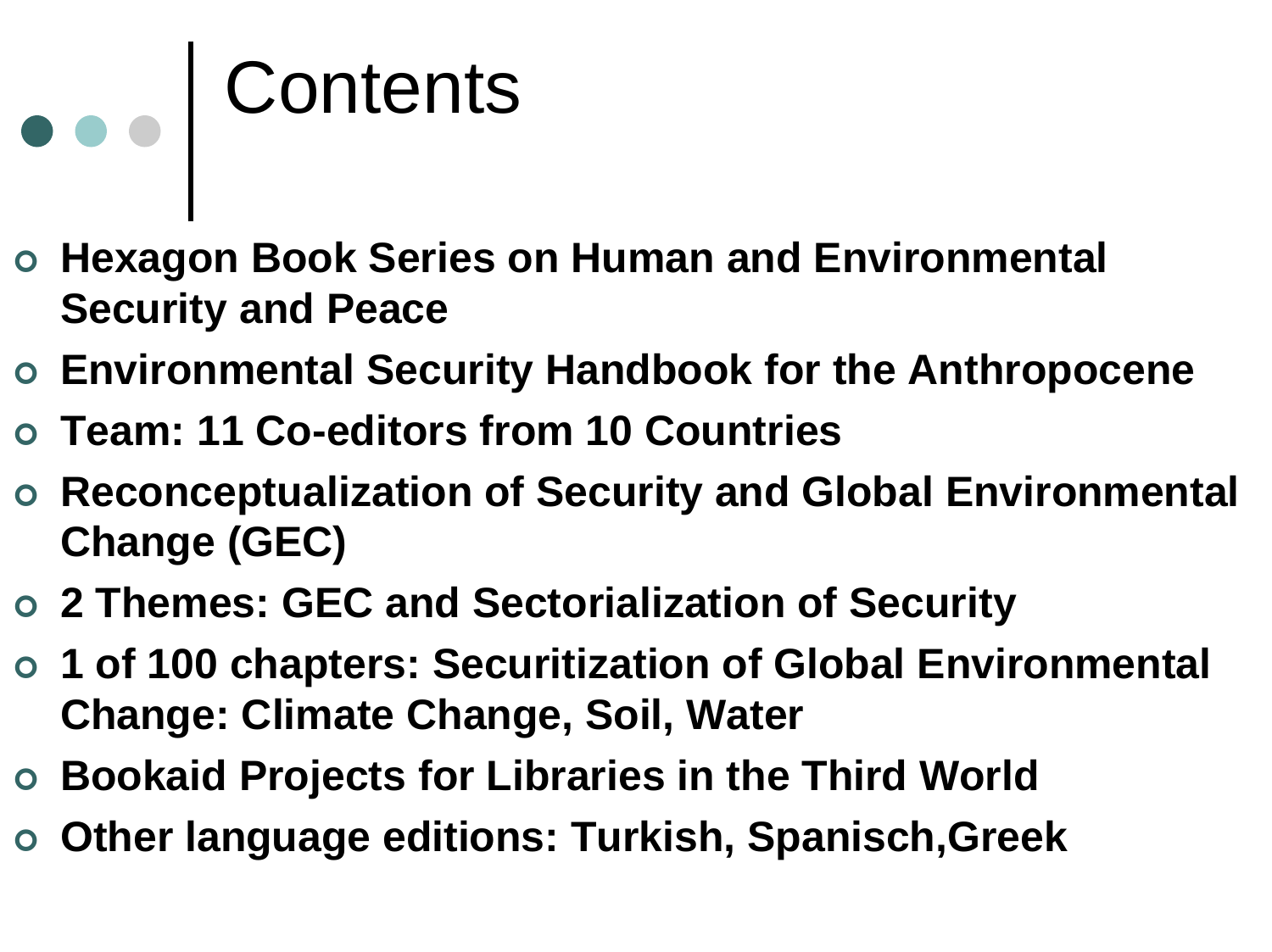## **Hexagon Book Series on Human and Environmental Security and Peace**



direct impact of nature and human-induced "root cause": climate change on five factors

- direct impact of human-induced "root cause": population on five factors
- complex interaction among four structural factors: land, water, urban and rural systems

#### $\bullet$ **Causes of anthropogenic GECSupply side**

- •**Air: Global climate change**
- •**Soil degrad., desertification**
- •**Water scarcity, hydrol. cycle**

#### **Human-induced demand side**

- •**Population growth**
- •**Urbanization, Pollution, Health**
- •**Rural systems: Agriculture**

### **Hexagon book series offers a platform for scientific communities** on

- $\bullet$  **global environmental & climate change, disaster reduction, human, environmental, gender security,**
- **peace, security, development & environmental studies** $\bullet$
- **for the humanitarian aid and the policy community in**   $\bullet$ **national governments and international organizations**.

### **Scientific and Policy Goals:**

- **Impacts of anthropogene global environmental & climate**   $\bullet$ **change on the security of states & human beings(humankind)**
- **This requires a "Reconceptualization of Security"**  $\bullet$
- $\bullet$ **Global mental mapping of the rethinking on security**

### **Multi-, Inter- & Transdisciplinarity:**

#### $\bullet$ **International and Diversity**

 $\bullet$ Beyond the dominant thinking of the "top billion" of the triad

### **Dialogue: scientists and policy-makers**

- $\bullet$ Former or active policy-makers, diplomats, military officiers
- $\bullet$ Experienced scholars but also young talents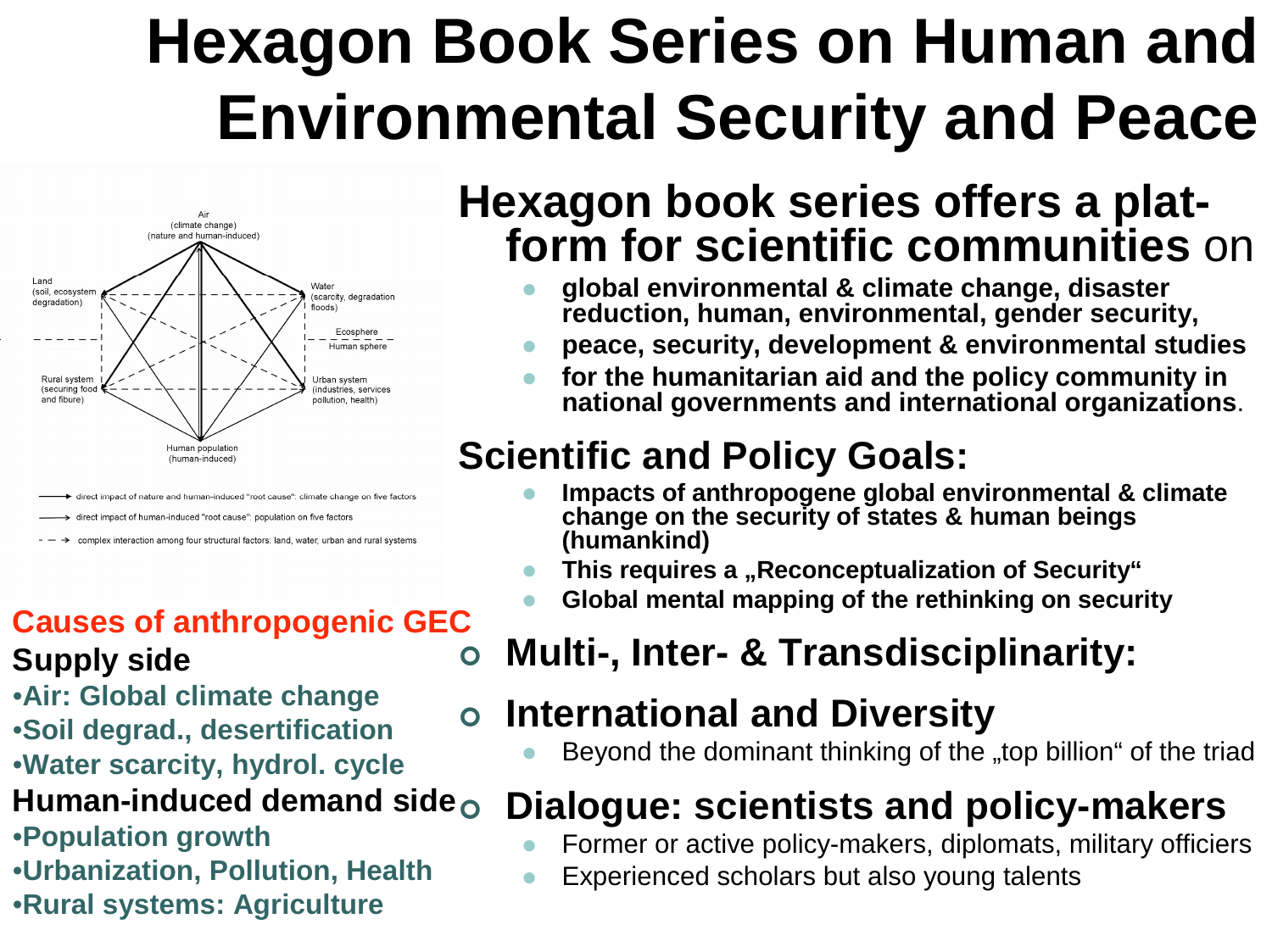### Environmental Security Handbook (ESA) for the Anthropocene



**VOL 3 / HEXAGON SERIES ON HUMAI** AND ENVIRONMENTAL SECURITY AND PEACE

#### **Globalization** and Environmental **Challenges**

**Reconceptualizing Security** in the 21st Century

<sup>2</sup> Springer

#### $\bullet$  Globalization and Environmental **Challenges: 92 authors, 36 countries,** 16 disciplines, former vice presidents, ministers, generals, diplomats (2008)

#### $\bullet$ **Facing Global Environmental** Change**:** 132 authors, 49 countries on global debate and problems of environmental, human, energy, food, health, water security (2009)

#### $\bullet$ **Coping with Global Environmental Change** Disasters and **Security – Threats, Challenges, Vulnerabilities and Risks (2010)**



#### **Facing Global Environmental Change**

Environmental, Human, Energy, Food, **Health and Water Security Concepts** 

2 Springer

**Forewords** by **Stavros Dimas**, EU Environment Commissioner

- **Prof. Hans van Ginkel**, Rector of UNU (1997-2007);
- **Prof. Klaus Töpfer**, Executive Director, UNEP (1997-2006).

**Forewords** by **R.K. Pachauri**, TERI; IPCC chairman, Nobel Peace Prize (2007)**Achim Steiner**, UNEP Executive director, **Joy Ogwu.** former foreign minister, Nigeria **Stavros Dimas**, EU Environment Commissioner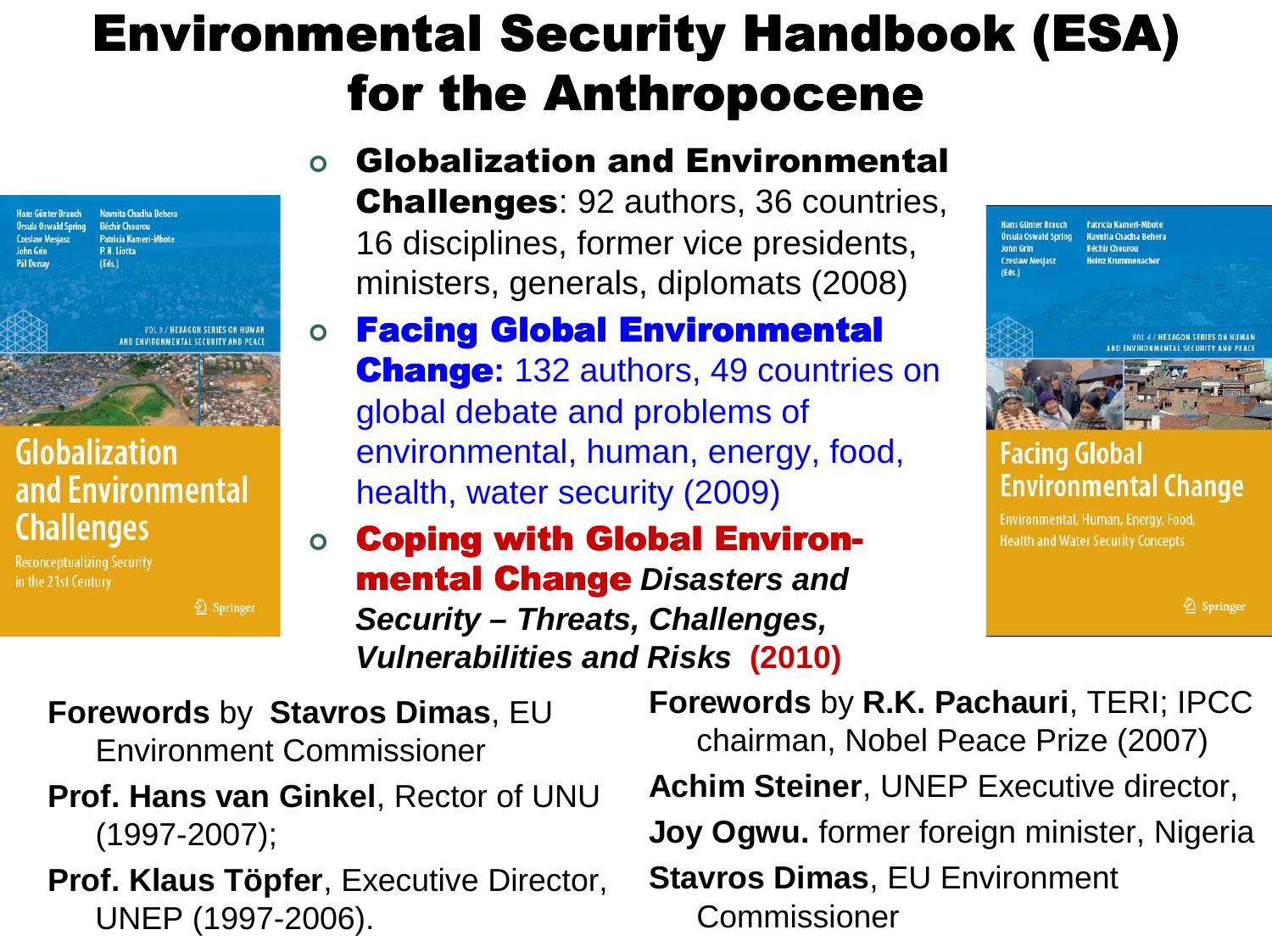# **Editorial Team**:**11 Co-editors from 10 Countries**

- 
- **Hans Günter Brauch,** PD (Adj. Prof.) at the Free University of Berlin, chairman of  $\Lambda$ FES DRESS follow at UNU FHS in Bonn and oditor of this sories AFES-PRESS, fellow at UNU-EHS in Bonn and editor of this series

I Environmental

- **Úrsula Oswald Spring,** Professor at National University, Mexi-co; UNU-EHS chair on  $\bullet$ social vulnerability; writes on sustainability, deveopment, gender, disaster, poverty.
- $\bullet$  **Czeslaw Mesjasz**, Assoc. Professor, Vice Dean, Cracow University of Economics; publishes on systems, game theory, conflict resolution, negotiation, economics, security.
- $\bullet$  **John Grin**, Professor, Director of Amsterdam School for Social science Research; publishes on societal transformations in water management, agriculture, health care.
- $\bullet$  **Navnita Chadha Behera** (New Delhi), Professor at the Nelson Mandela Centre for Peace & Conflict Resolution, Jamia Millia Islamia; publishes: Kashmir, South Asian security
- $\bullet$  **Pál Dunay** is faculty member, Geneva Centre for Security Policy, was senior researcher at SIPRI (2004-2007),director of the Hungarian Institute of International Affairs in 2007.
- $\bullet$  **Béchir Chourou** teaches International Relations at the University of Tunis-Carthage in Tunisia,publishes on Euro-Mediterranean relations, food policy, human security.
- $\bullet$  **Patricia Kameri-Mbote**, Associate Professor, School of Law, University of Nairobi, Chair, Dep. of Private Law, Programme Director, Intern.Environmental Law Research Centre,
- $\bullet$  **P. H. Liotta** is Professor of Humanities and Executive Director of the Pell Center for International Relations and Public Policy, Salve Regina University, Newport, Rhode Island
- **Heinz Krummenacher is** managing Director of Swisspeace, heads its early warning  $\bullet$ program and is member of the UN staff college's Early Warning Preventive Measures training unit.
- $\bullet$  **Jörn Birkmann,** Academic officer of UNU-EHS, heads the section on vulnerability assessment, coordinates Working Group on "Measuring Vulnerability".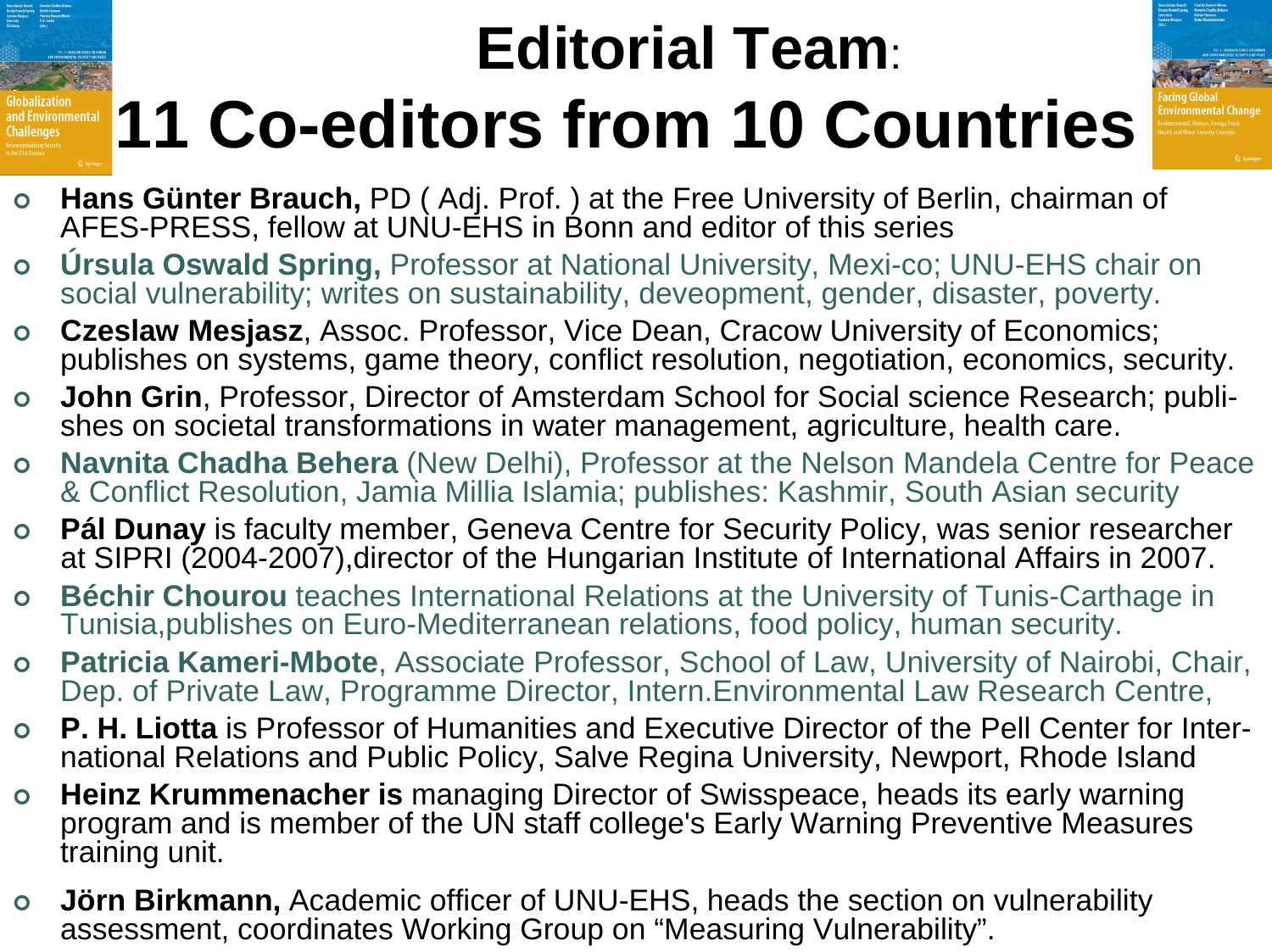

## **Reconceptualization of Securityand Global Environmental Change**

### **Three Reasons for a Reconceptualization of Security**

- $\bullet$ **End of the Cold War**: Fall of Berlin Wall (9 Nov. 1989)
- $\bullet$  **Globalization**: **Non-state Actors and Processes**
	- • **Terrorism and organized Crime:** Weapons, Drugs, Human trafficking (children, women, organs etc.)
	- • **Uncontrolled Financial transfer and Speculation: worst global economic crisis since** <sup>1929</sup>

#### $\bullet$ **Global Anthropogenic Environmental Change**

- • **Nobel Laureate Paul Crutzen (MPI for Chemistry in Mainz): Anthropocene:** phase of Earth history since industrial revolution
- • Goal: Conceptual Foundations and Long-term Thinking on a new **Security and Peace Policy for the Phase of the Anthropocene**, that combines **sustainable development with sustainable peace** : Thinking beyond Brandt- (1980) and Brundtland-Reports (1987).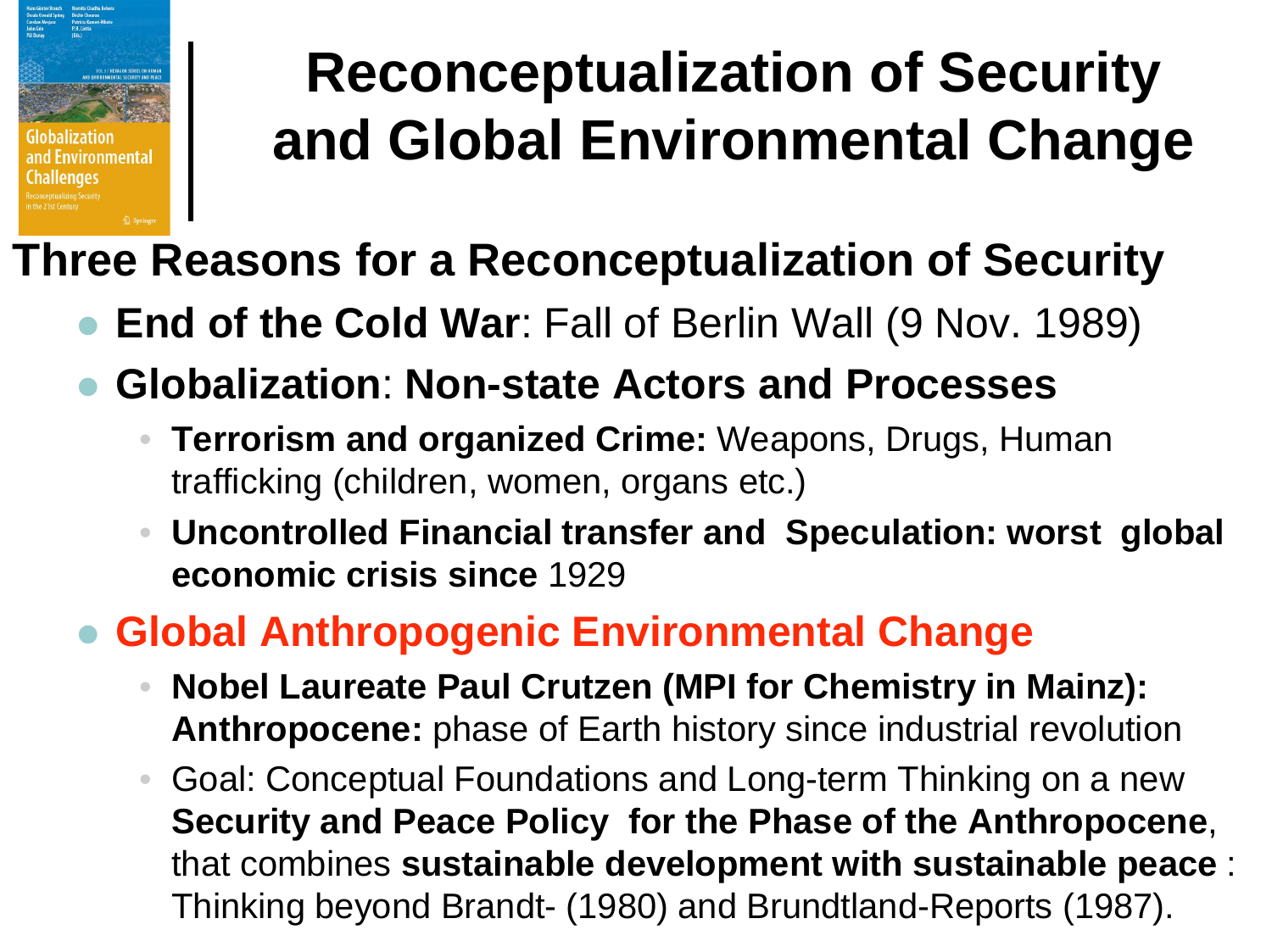

## **2 Key Themes of this Book: GEC & Sectorialization of Security(10 parts with a total of 100 chapters)**

# **Facing Global Environmental Change (GEC)**

- 1: **Contextualization of Global Environment. Change**(1-3)
- 2: **Securitization of GEC** (chap. 4-14)
- $\bullet$ 3: **Securitization: Extreme Natural & Societal Outcomes**
- **Sectorialization of Security**
	- 4: Energy security (chap. 23-32)
	- **5: Food Security (chap. 33-35)**
	- $\bullet$ 6: Health Security (chap. 36-40)
	- 7: Water Security (chap. 41-58)
	- $\bullet$ 8: Environmental Security (chap. 59-73)
	- $\bullet$ 9: Human and Gender-Security (chap. 74-96)
	- $\bullet$ 10: From Knowledge to Action (chap. 97-100)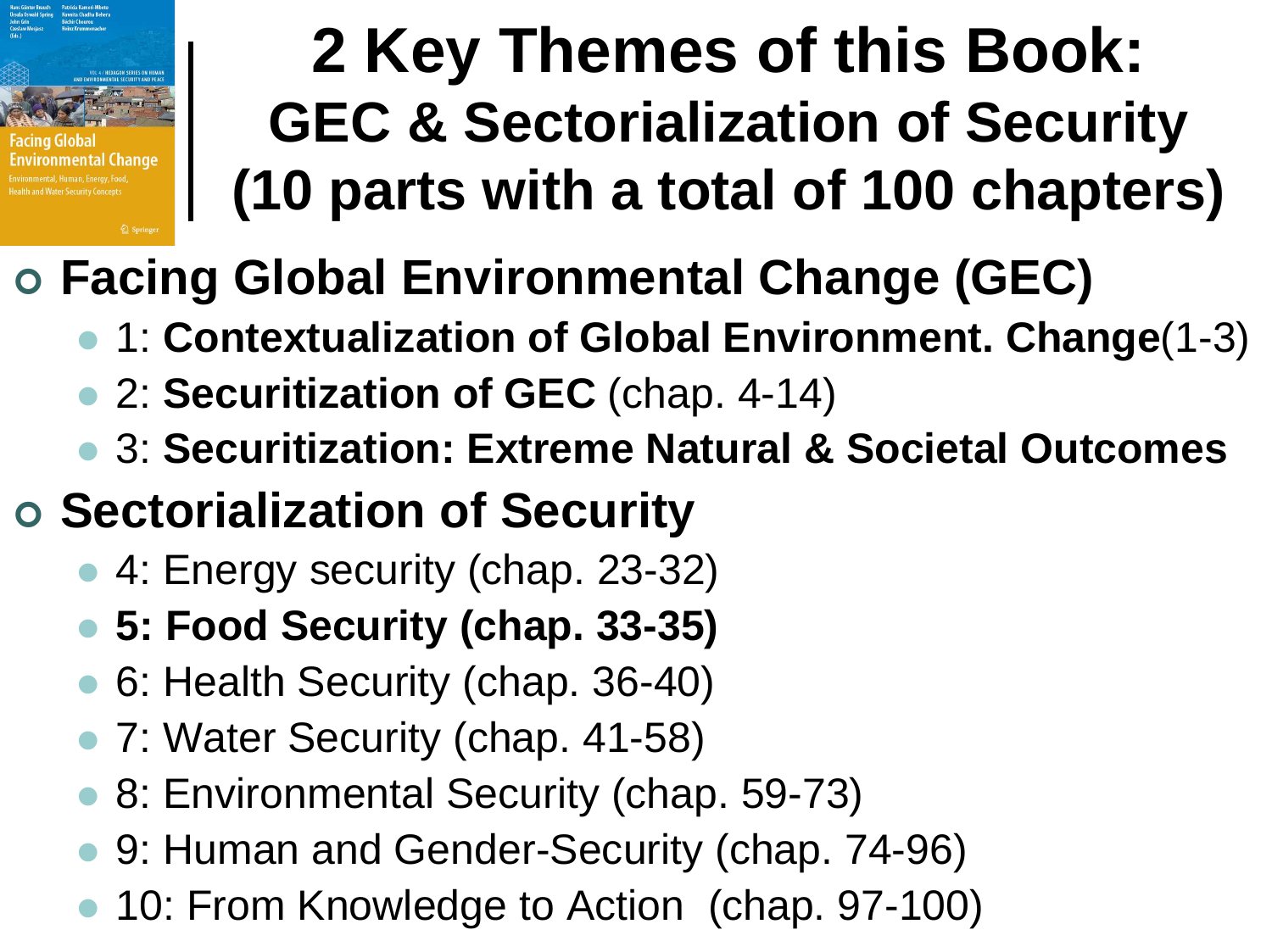# **Addressing Linkages of Global Climate Change and Security**



### **Objects of Security Analysis (Securitization)**

- Physical Effects: e.g. temp, rise
- Impacts: Sectors
- Societal Effects

### **Whether they pose**:

- Objective Security Dangers
- Subjective Security Concerns

### **Three Schools or Approaches**

- $\bullet$ **Dramatizers:** Climate war
- $\bullet$ **Sceptics:** lack of research (PRIO)
- $\bullet$  **Empiricists & strategists**: Observations & future scenarios

### **Causal analysis**

- $\bullet$  Natural phenomena -> migration, crises, conflicts (violence)
	- •2nd phase: Homer-Dixon, Bächler
	- •4th phase: Oswald – Dalby - Brauch

#### $\overline{O}$ **Discourse analysis:** climate change

- $\bullet$ International security
- $\bullet$ National security
- $\bullet$ Environmental security
- $\bullet$ Human security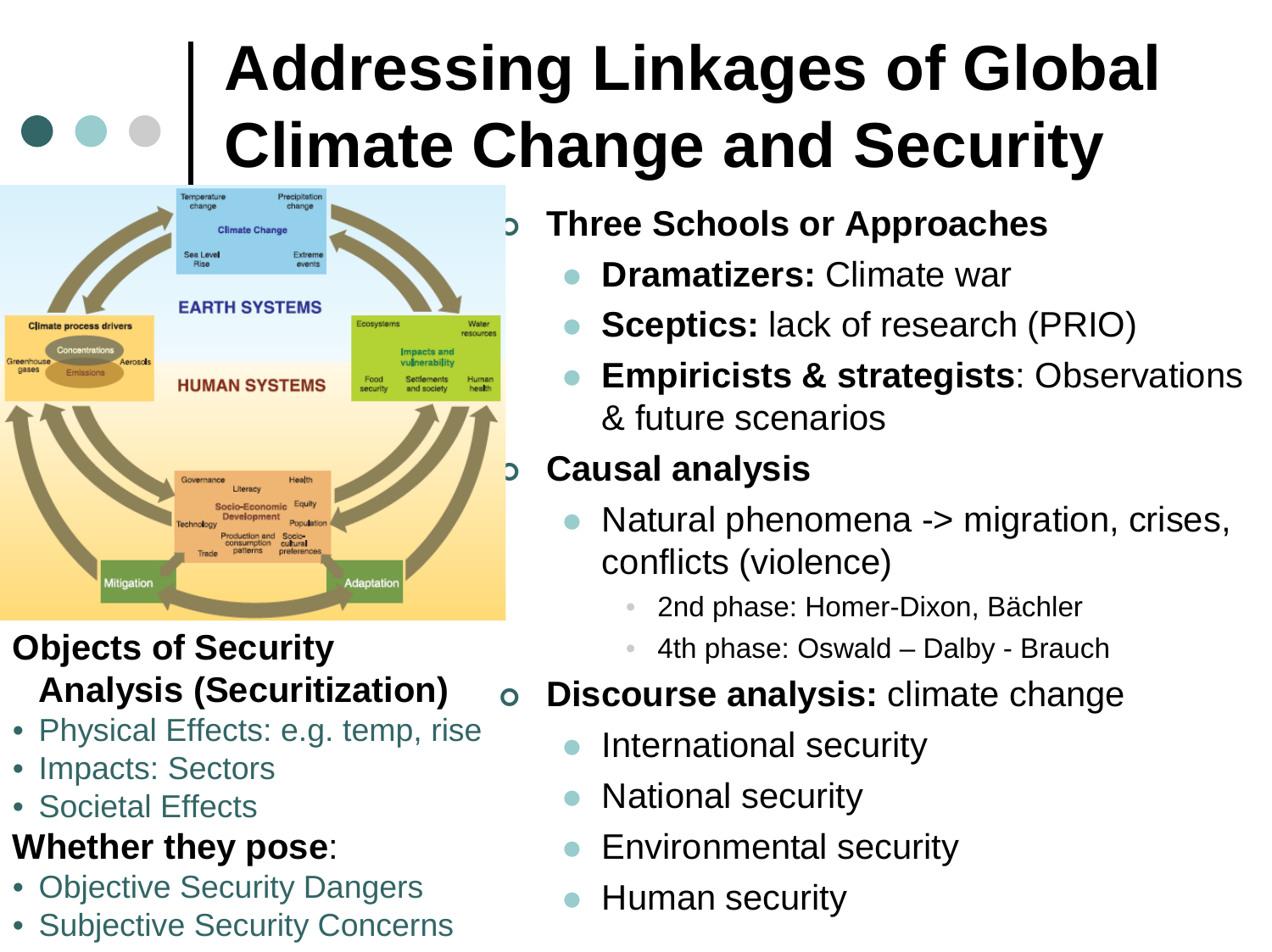

## **Chap. 4: Securitization of Global Environmental & Climate Change**

## **Not "they" but "we are the threat" of global warming**

## **3 fold debate & discourse on climate change:**

- $\bullet$ **Theory: Securitization of Waever (Copenhagen school):**
- $\bullet$  **Intersubjective approach: Security is what actors make of it**
	- • **An issue is declared by a "securitzing actor" as an issue "of utmost importance" that requires "extraordinary measures"**
	- **2007 was the turning point for the securitization of climate change**•
		- **February: IPCC Fourth Assessment Report**
		- **April: UN Security Council**
		- **June: WBGU-Report: impact on EU debates**
		- **October: Nobel peace Prize for IPCC (Pachauri) and al Gore**
- **International Security**: British (2004), Germany (2002, 2007), European  $\bullet$ debate (2008) and debate at the UN (since 2007-)
- $\bullet$  **National Security:** US American Debate: since 2003/2004: 2007: new military mission for US Department of Defense
- **Human Security:** HS Network, Greek presidency (5/ 2008)  $\bullet$ 
	- •**GECHS Project of IHDP: Social Vulnerability of poor & marginalized**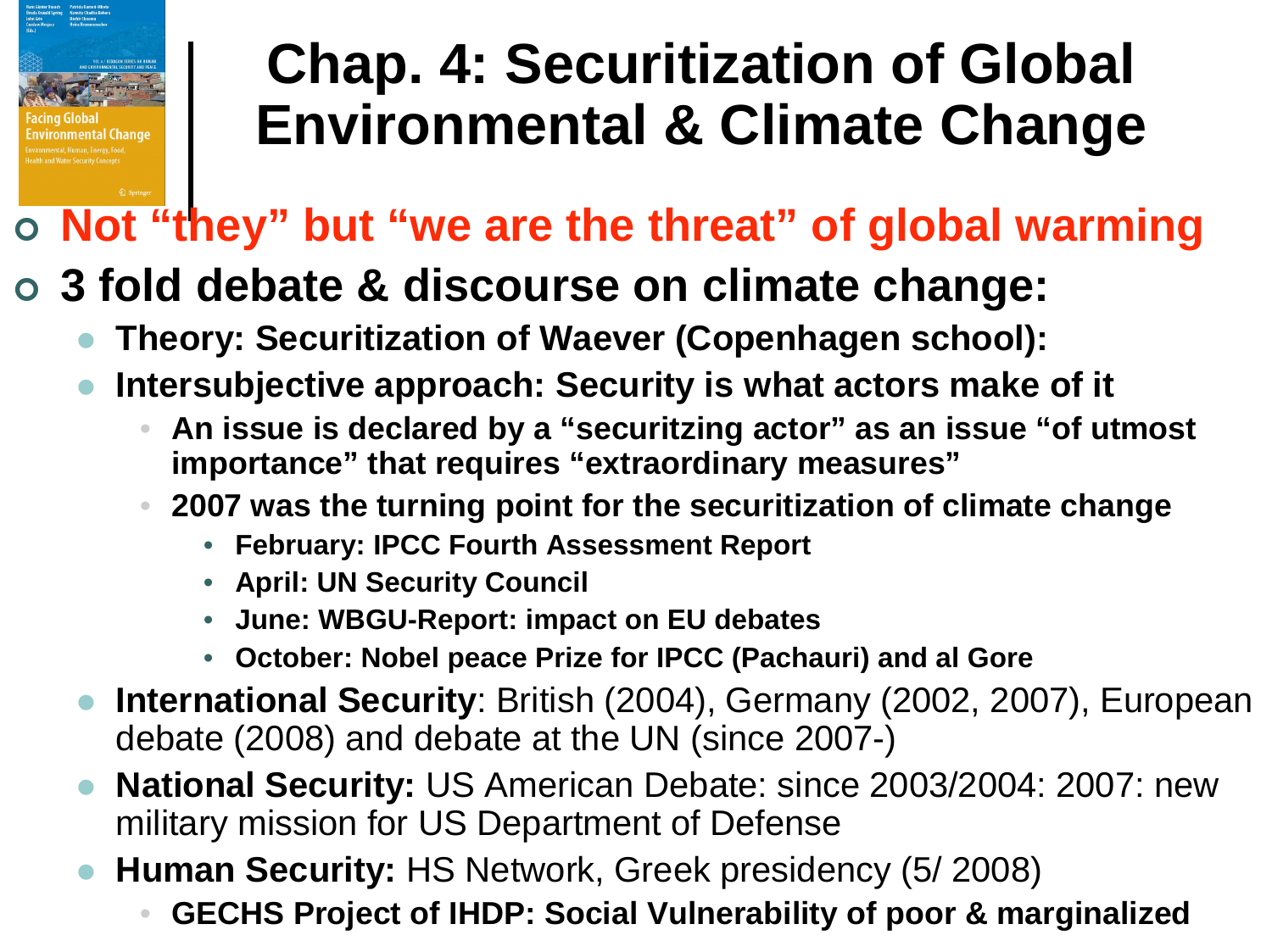

### **Discourse 1: Climate Change & International Security**



## **BMU-Report 2002: Climate Change and Conflicts**

- Goal: Agenda setting for IPCC
	- Coalition: Germany, Great Britain, Finland, Mexico•
	- Focus: Small Island states, Bangladesh, Mexico, Egypt, MMR
- OECD-Case studies: Bangladesh, Egypt, Tansania, Nepal, Fiji

## **WBGU-Report 2007-8: Security Risk Climate Change**

- State-centred security concept
- 4 Conflict scenarios:
	- Climate-induced degradation of drinking water
	- •Climate-induced reduction of food production
	- •Climate-induced of increase of storm and floods, drought and famine
	- •Climate-induced migration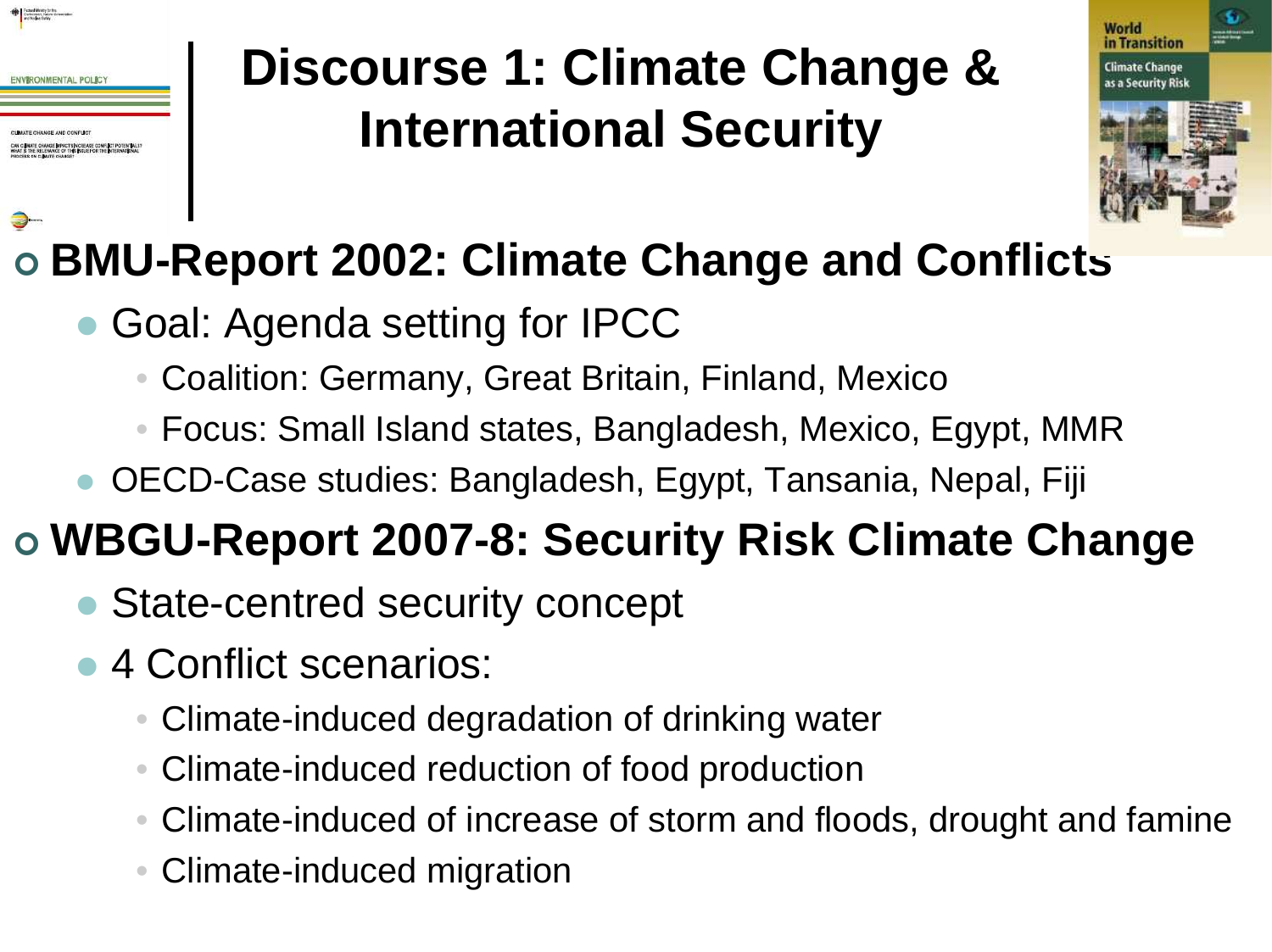# **EU Paper: Climate Change & International Security (3/2008)**



- $\bullet$  **Climate change … as a threat multiplier of existing trends, tensions and Instability, that overburdens fragil and conflict prone states and regions**
- $\bullet$  **Seven intern. Security threats from climate change**:
	- •1) Resource conflicts (water, soil, food);
	- •2) Economic damage and risks for coastal cities;
	- •3) Loss of territory and border conflicts;
	- •4) Environmentally-induced migration;
	- •5) Situations of fragility and radicalization^;
	- $\bullet$ 6) Tensions on energy supply;
	- •7) Pressure on international politics.
- $\bullet$  **Regions, where these threatds become manifest**
	- •Africa, Middle East, South Asia; Central Asia, Latin America, Arctic.
- $\bullet$ **Central challenge: Environmental Migration**
- **December 2008: Implementation paper of ESS (2003)**  $\bullet$
- $\bullet$ **Roadmap Process: DG External Realtions not DG Environment**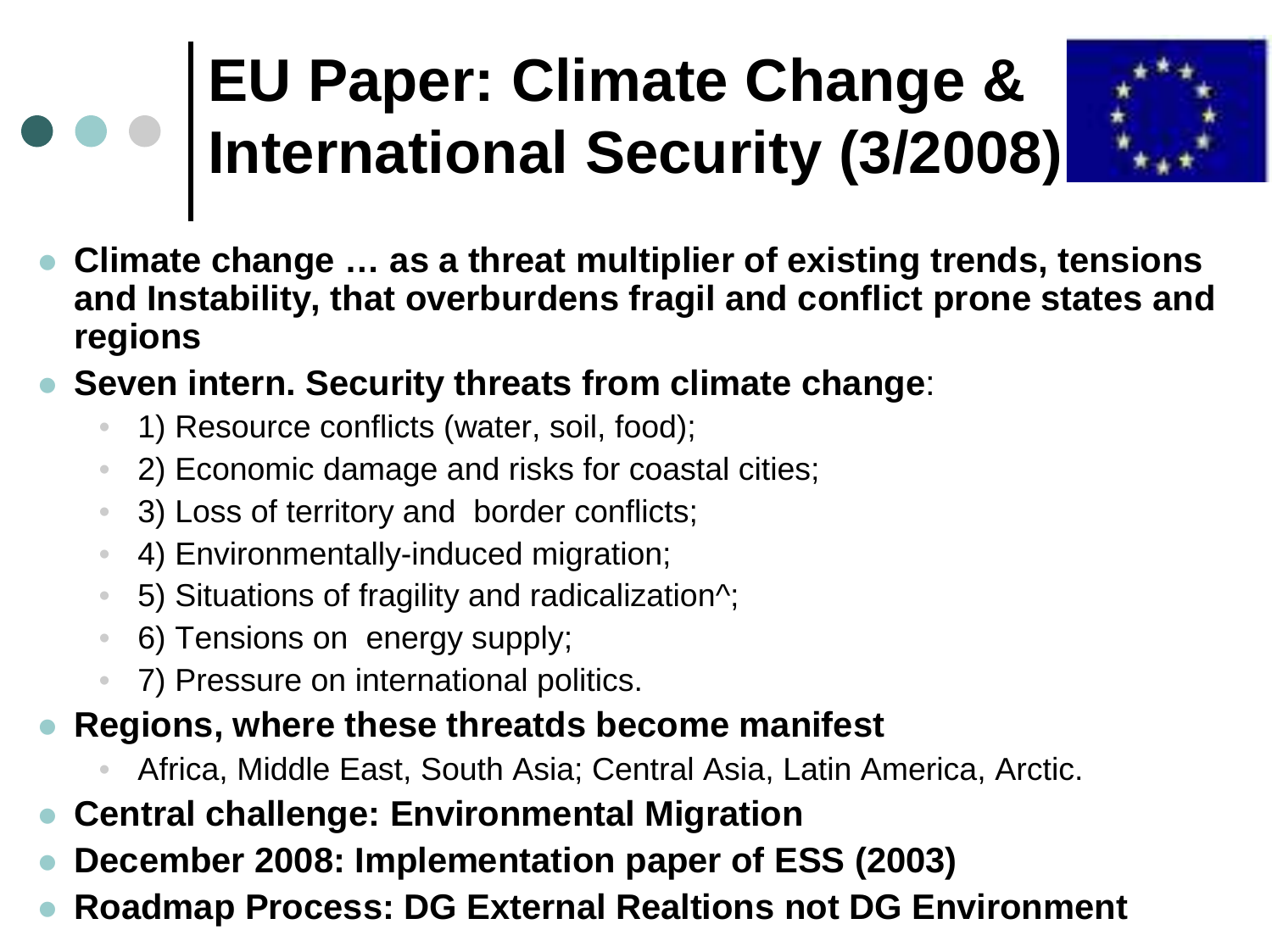

# **UN Debates on Climate Change and International Security**

**17 April 2007: UN Security Council: tabled by Ms.Beckett (UK)http://www.un.org/News/Press/docs/2007/sc9000.doc.htm**

**http://www.un.org/News/Press/docs/2007/sgsm10949.doc.htm**

**3 June 2009: UN General Assembly Resolution:**

- O 1. *Invites* the relevant organs of the United Nations, as appropriate and within their respective mandates, to intensify their efforts in **considering and addressing** climate change, including its possible security implications;
- 2. Requests the Secretary-General to submit <sup>a</sup>**comprehensive report** to the General Assembly at its sixty-fourth session on the **possible security implications of climate change**, based on the views of the Member States and relevant regional and international organizations.

### **August-September 2009: submission by states (31 replies)**

- O **http://www.un.org/esa/dsd/resources/res\_docugaecos\_64.shtml**
- **11 September 2009: Report by Ban-Ki Moon**

**http://www.un.org/ga/search/view\_doc.asp?symbol=A/64/350**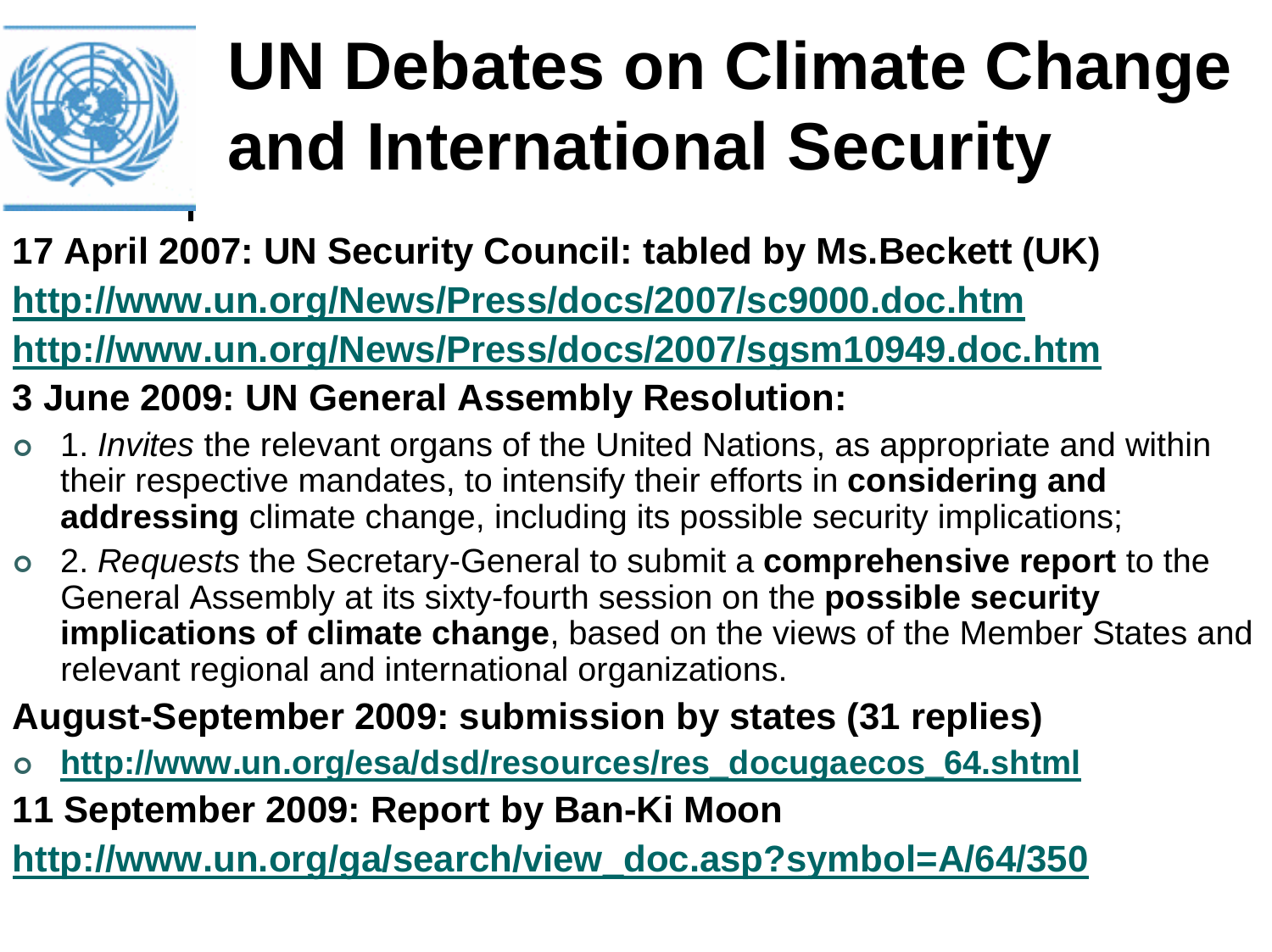

# **Discourse 2: Climate Change & National Security: USA**

- **Climate changes as a threat for US national security Reactive search for military answers and for new military missions of DoD: How may the impacts in other (primarily third world countries) affect US national security?**
- **Pentagon study** of Schwartz/Randall: (Oct. 2003, Febr. 2004)
- $\bullet$  **Gilman, Randall, Schwartz:** Effects of cliamte change: System vulnerabiltiy of possible effects up to 2050 medium scenario of temperature increase
- **March 2007: Strategic Studies Institute:** Colloquium on "global cliamte change: National Implications for Security"
- **March 2007:** Senators Durbin (D-IL)/Hagel (R-NE): Law on intelligence assesments on cliamte change impacts on national security
- **April 2007: CNA:** National Security & the Threat of Climate Change (April 2007): climate change as a threat multiplier in vulnerable regions for US security
- **November 2007, Center for Strategic and Intern. Studies (CSIS); Centre for Canadian Control of Consequences: The Fereign** a New American Security (CNAS): The Age of Consequences: The Foreign<br>Deliau and National Security Impliestions of Clabel Climate Change Policy and National Security Implications of Global Climate Change
- **December 2008.** US National Intelligence Council: world by 2025.
- **State Department, Sept. 2009:** Response to UN GA Resolution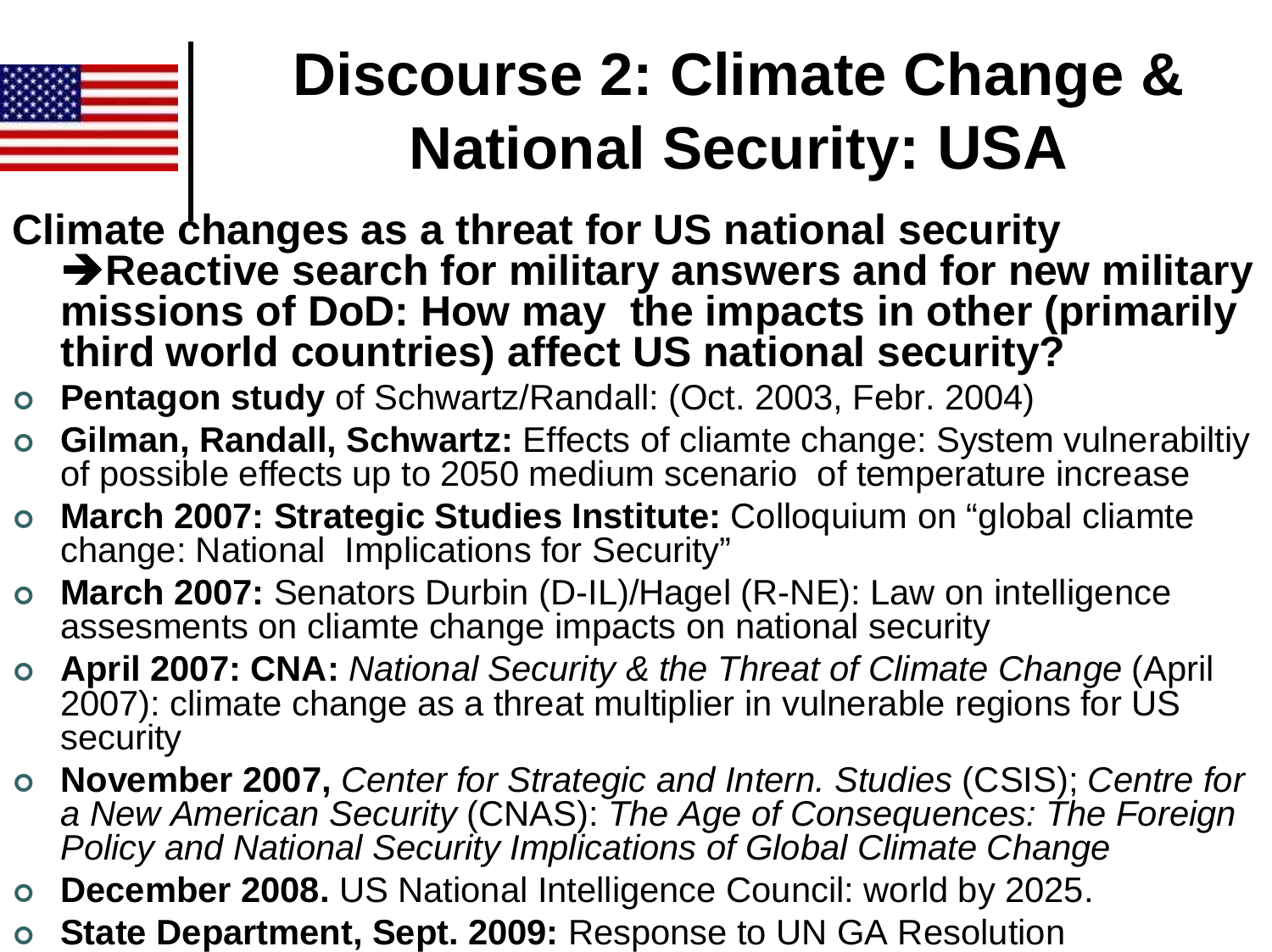

## **Discourse 3: ClimateChange & Human Security**



- $\mathbf O$  **IHDP-GECHS** (Global env. change & human security)
	- $\bullet$ **Symposium: climate change & human security (2005)**
	- $\bullet$ **Synthesis conference: Research (1999-2009) in Oslo**
- **Greek Presidency of the HSN (2007/2008)**
	- $\bullet$ **Conference in May 2008 in Athens: Final declaration**
	- **Impact of climate change on vulnerable groups: women, children,**   $\bullet$ **environmental migrants in developing countries**
	- Policy paper: Climate change, human security and development  $\bullet$
	- $\bullet$ **3rd pillar of human security: "freedom from hazard impact"**
- **Policy Memorandum 15 April 2007: for UN SC debate**
	- $\bullet$ Wisner, Brauch, Oswald Spring u.a.
- $\mathbf O$  **Debate in UN General Assembly** 
	- $\bullet$ **May 2007:** human security: climate change as a threat
	- $\bullet$ **June 2009:** Resolution on climate migration: intern. peace & security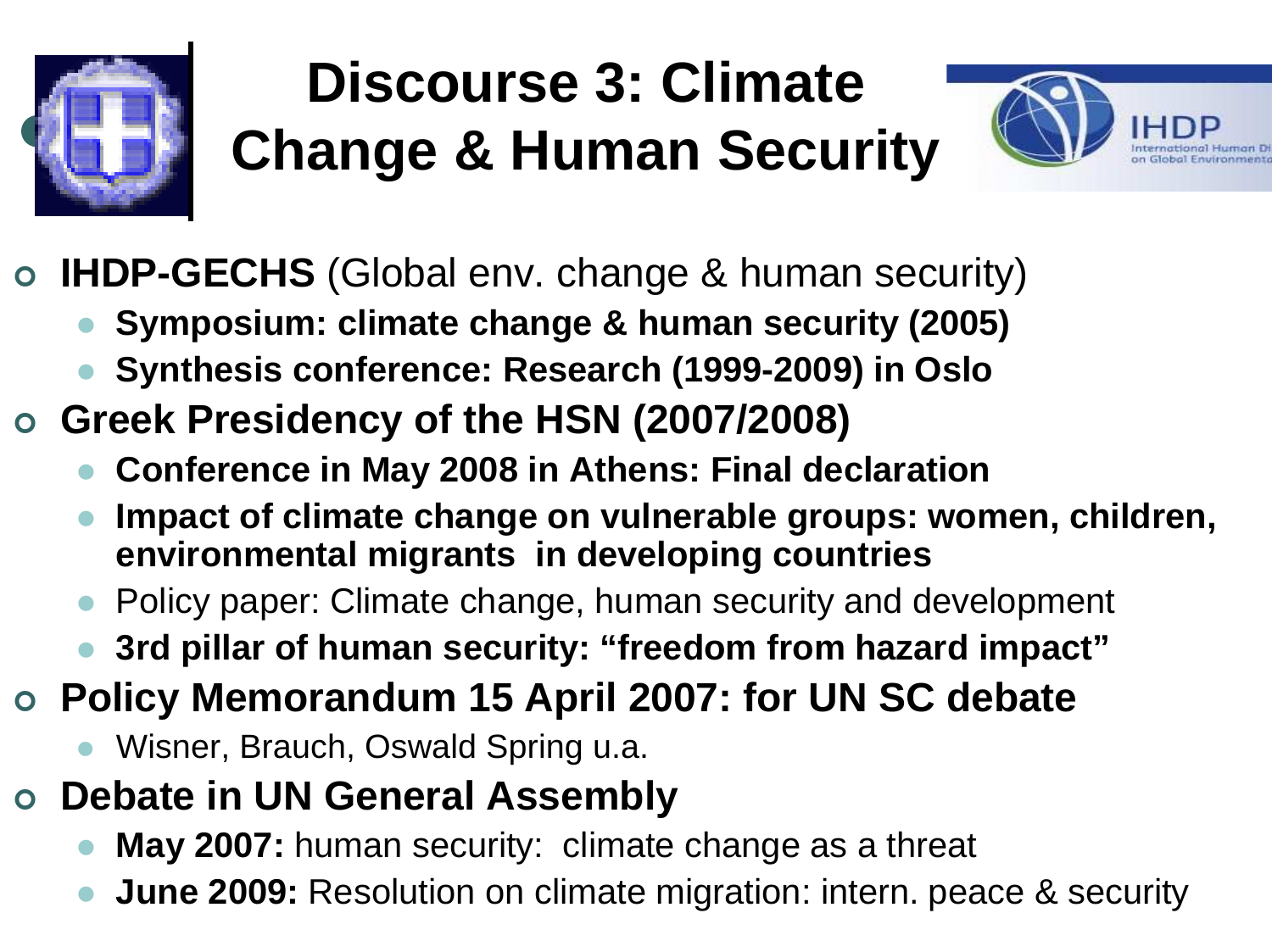# **Securitization of ClimateChange and the Audience**

- **Successful securitization requires that the "audience" (citizens, other countries) are convinced that climate change poses security dangers of utmost importance that require extraordinary means**
	- Public opinion polls: increasing support for urgency b ut not yet of the  $\bullet$ need for extraordinary measures
	- UN is divided (many argue climate change is an environmental and development issue but not a security one, against UNSC
- o Three discourses on securitization of climate change refer to different referent objects and policy responses (strategies, policies and measures).
	- $\bullet$  If "**we are the threat"** due to our economic behaviour than **non-military strategies, policies and measures** are needed for coping with it.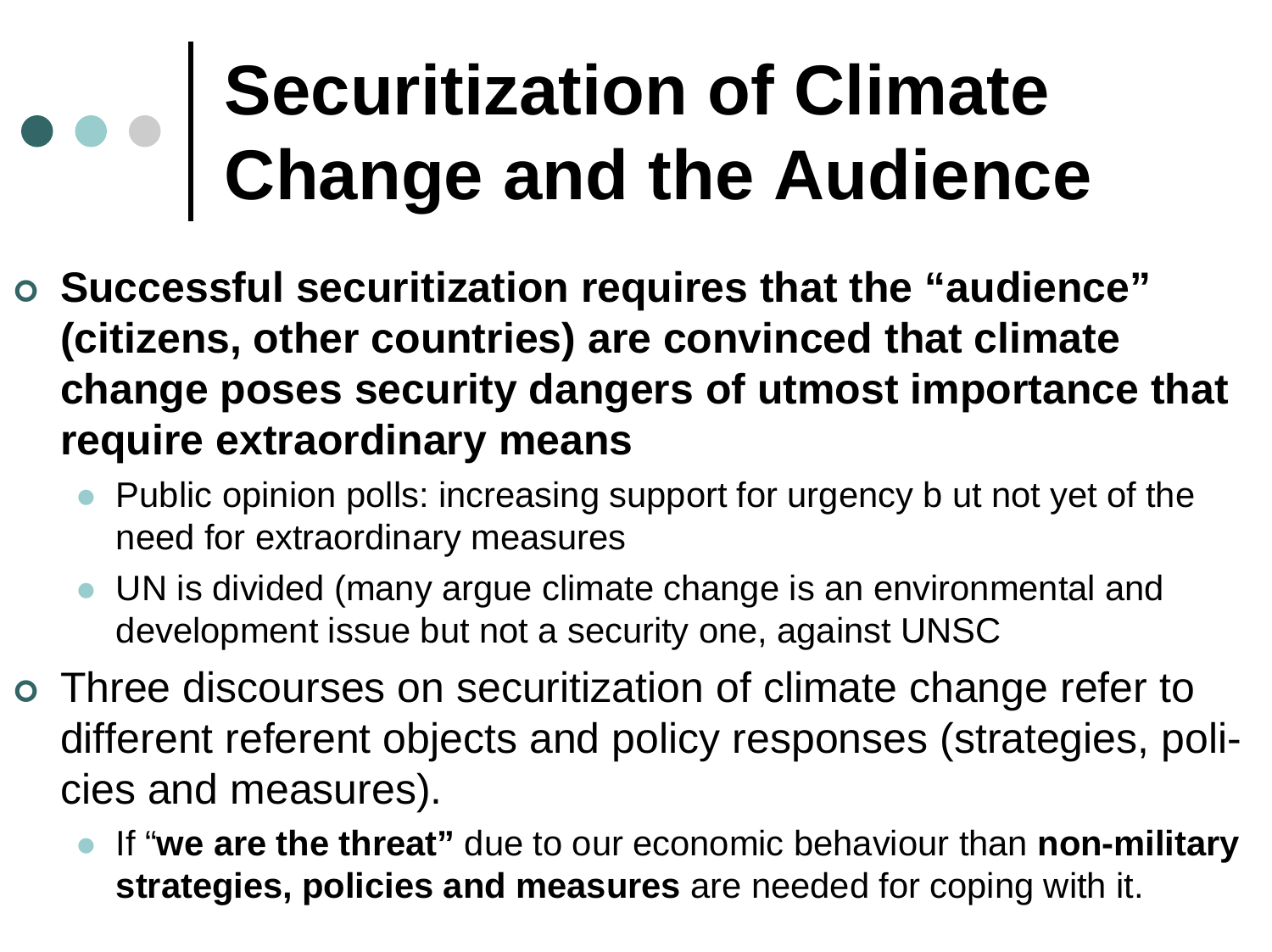## **Security Policy in the Anthropocene:Towards a Sustainable Peace**

# **Fourth phase of environmental security research:**

- Move from environmental scarcity, degradation and sttress as cause of violence to GEC issues
- Address the human dimension of env, security
- Reflect the HUGE impacts (gender sensitivity)

# **Towards a Policy of Sustainable Peace:**

- Linkages between sustainable development & peace

# **Political Geoecology for the Anthropocene**

- $\bullet$ Earth systems science & geoecoology lacks political dimens.
- $\bullet$ Geo: spatialization of the environmental dimension of IR
- $\bullet$  Ecology: linking natural science with human & social ecology  $\bullet$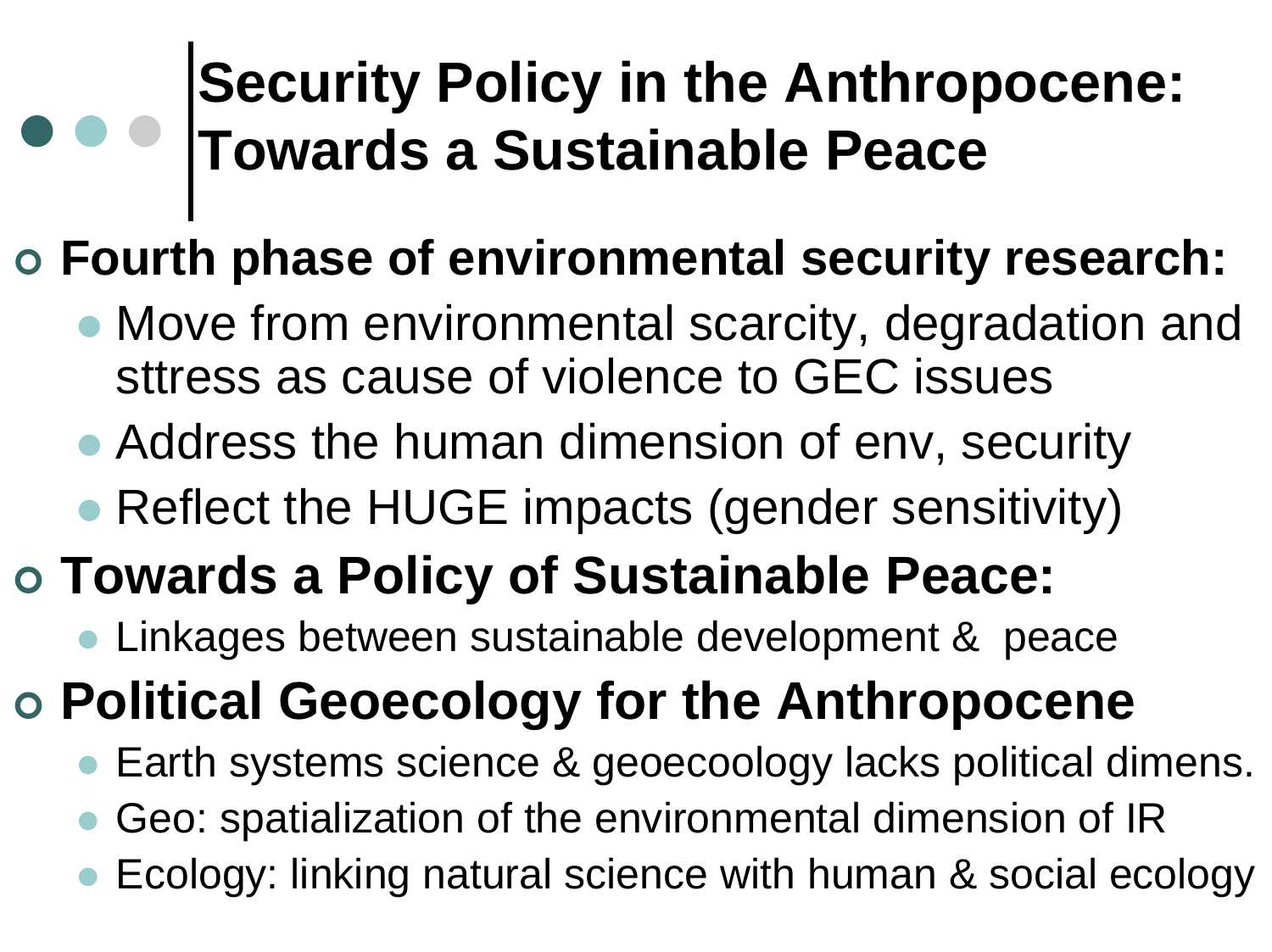

### **Bookaid Project for University Librariesin Third World**



- $\bullet$  **Prof. Dr. Klaus Töpfer, former Executive Director, UNEP (1997-2006)**
- $\bullet$  **"This book deserves many readers in all parts of the world, especially in those countries where university and research libraries may not be able to afford such references books.**
- $\bullet$  **It is hoped that these scientific and policyrelevant messages can again be madeavailable with the support of private foundations and donors to the younggeneration in the global South."**
- $\Omega$ **Achim Steiner, Exec. Director**, **UNEP**
- $\bullet$  **I hope that private foundations and donors can ensure that its important**
- **: ideas, debates and essential reading find their way equally onto the library book shelves of the South as well as the nations of the North.**

Transfer of book gifts to theUniversity of Nairobi, Kenia; El Colegiode Mexico, Kofi Annan Centre, Accra, Gov. Singh, Rajasthan in<br>Jaipur, Chancellor Univ. Rajasthan PM of Guyana

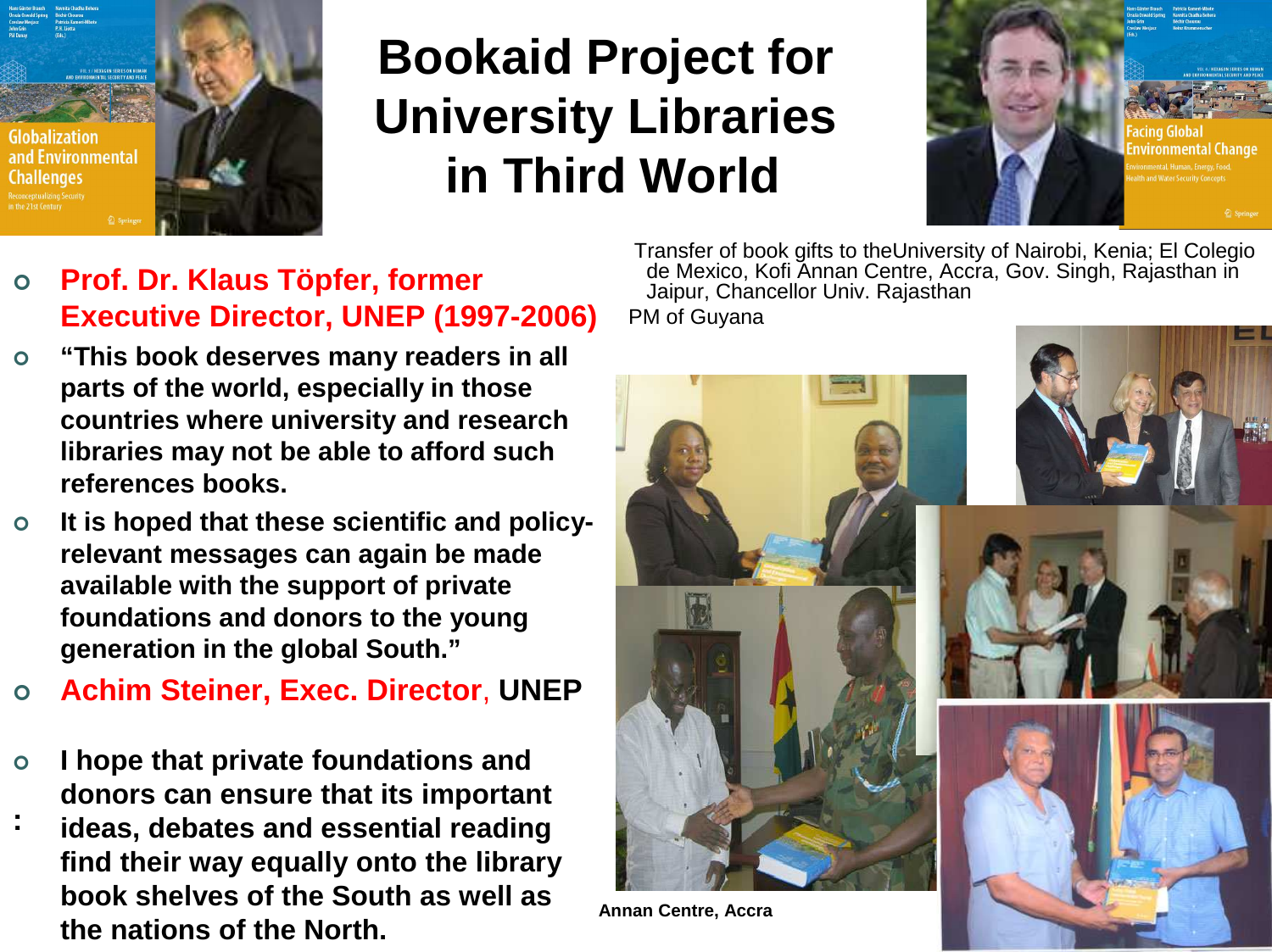# **Spanish, Turkish & Greek Short Editions in 2008, 2009, 2010**

## **Turkish Editions (2008-2009):**

- $\bullet$ **DEUSLARARASI ILIŞKILER (International Relations) SPECIAL ISSUE ON SECURITY**
- Guest Editors: Hans Günter Brauch, Freie Universität Berlin,  $\bullet$  **Guest Editors:** Hans Günter Brauch, Freie Universität Berlin, Mustafa Aydin, TOBB-Universität, Ankara, Türkei: Úrsula Oswald Spring, UNAM/CRIM, Cuernavaca, Mexiko;
- **Turkish book in preparation: about half are translations from Hexagon Book Series**

#### **Spanish Edition** (2009): **UNAM - AFES-PRESS**D

 **Ursula Oswald Spring & Hans Günter Brauch** in coopera-tion  $\bullet$ with: **Ulrich Albrecht**, Eugenio Diniz, Ann Masson, Domício Proença Jun., Francisco Rojas Aravena, Georgina Sánchez, JohnSaxe Fernández, Arlene Tickner, Ole Waever, S. Dalby: **Reconceptualizar la Seguridad en el Siglo XXI** (Mexico D.F. –Cuernavaca: UNAM/CRIM, May 2009)

#### D **Greek Editions (2010): 2 Editions of Agora**

 $\bullet$  **Guest editorr:** HG. Brauch, U. Oswald Spring, Charalambos Tsardanidis und Botschafter a.D. Yannis Kinnas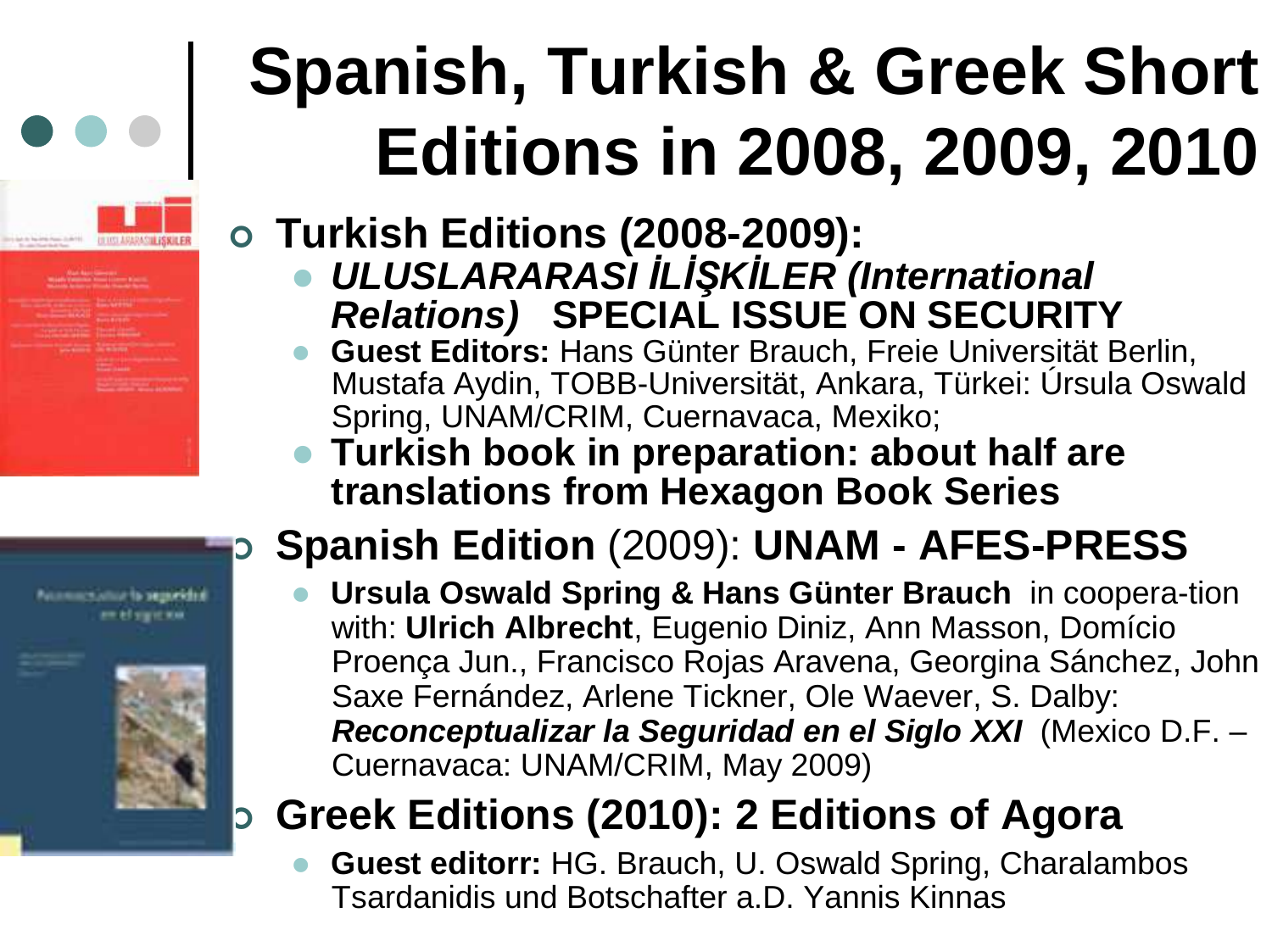# **Hexagon Series: Volumes I -IV**



2 Springer Health and Water Security Concepts

2 Springer

#### Hexagon Series on Human, EnvironmentalSecurity and Peace (HESP)

<http://www.afes-press-books.de/html/hexagon.htm>